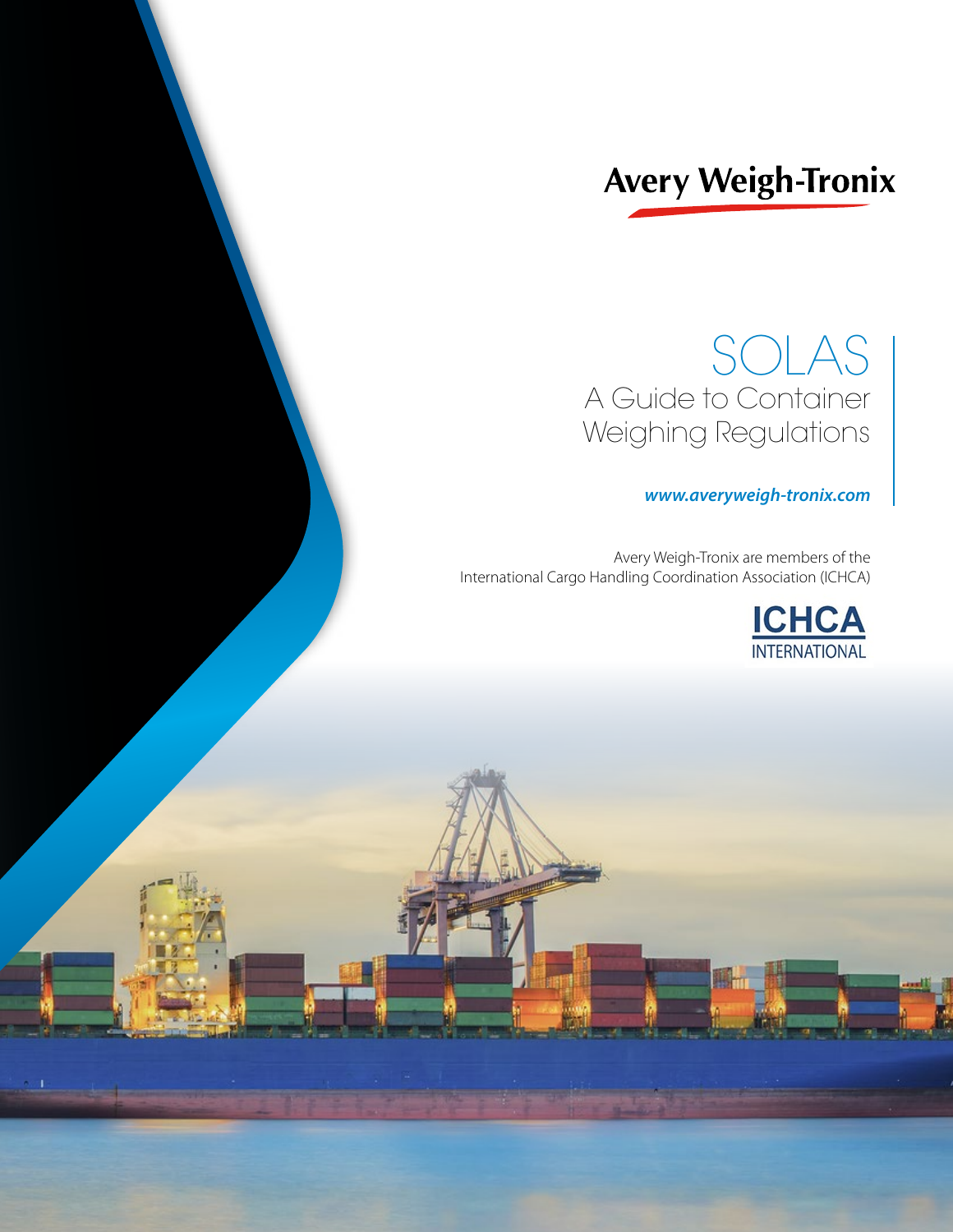

# *SOLAS – Container Weight Verification*

Forthcoming changes to the Safety of Life at Sea (SOLAS) treaty will require that all containers have a verified weight certificate before being loaded on to a ship.

The changes come into force on the 1st July 2016. The intention is to reduce the number of accidents at sea which are caused by wrongly declared container weights.

### What is SOLAS?

SOLAS is an international maritime safety treaty designed to ensure that ships comply with minimum safety standards in construction, equipment and operation. The International Maritime Organization (IMO) has announced that this new container weighing legislation will come into force from July 1, 2016.

With the first ever version of the treaty passed in response to the sinking of the Titanic in 1914, SOLAS in itself is not new. However, the forthcoming introduction of mandatory verification of shippers' declared container weights will require all containers to be weighed before being shipped.

# Don't shippers already have to declare container weights?

Shippers are already required to declare container weights on the bill of laiding/paperwork. However, with as many as one-third of the 130 million

containers transported each year believed to be overweight, it is clear that many weights are wrongly declared.

This misdeclaration of weights has been responsible for many disasters. In fact, when the MSC Napoli met its

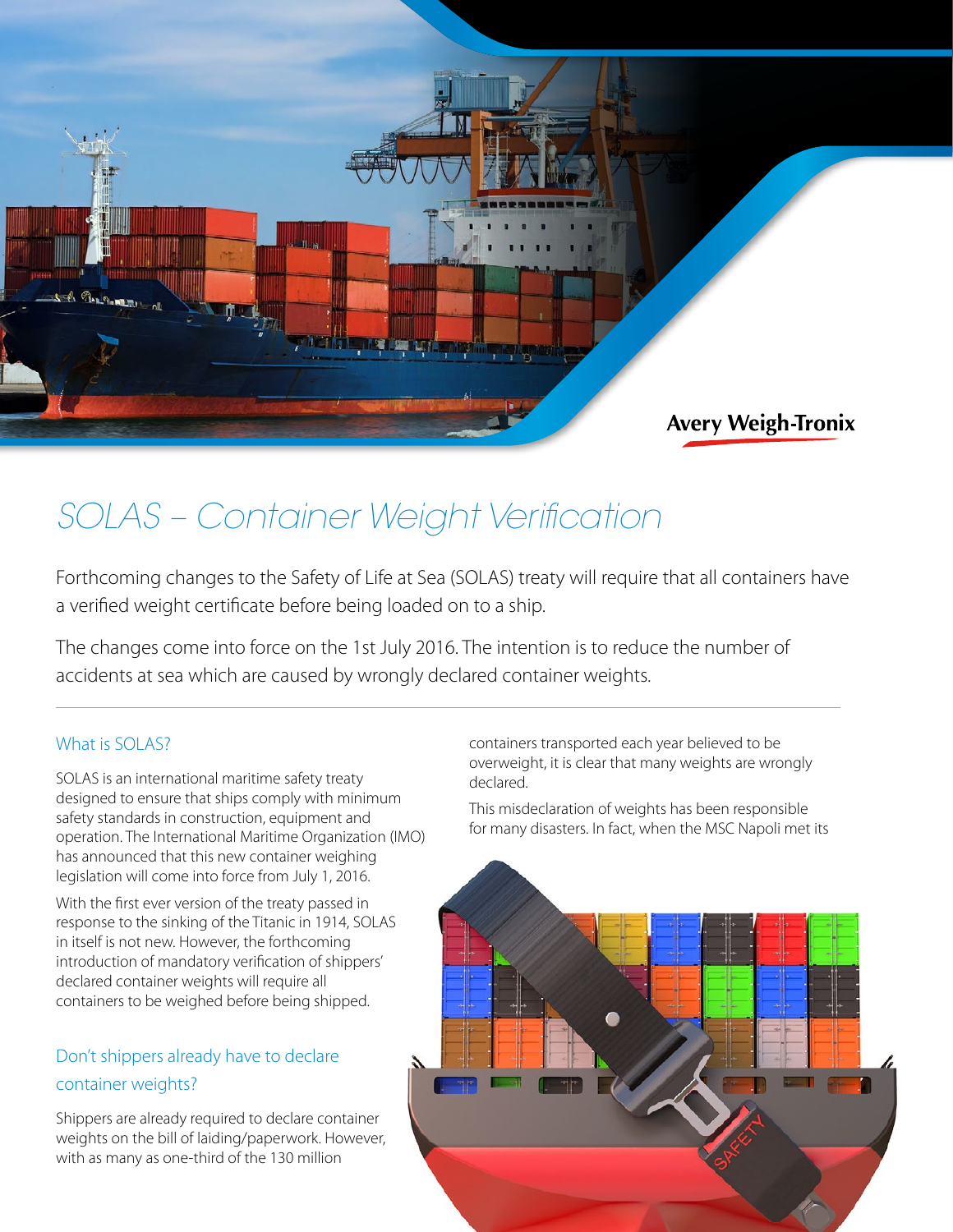# SOLAS Weighing Guide



end off the coast of Cornwall (UK) in 2007, 20% containers on board were found to be at least three tonnes different from the weight declared on the manifest – with some as much as 20 tonnes heavier.

The change to the SOLAS convention will require that all weights are properly verified using an approved method. If the gross mass of containers is not verified by the shipper, or not stated in the shipping document, the terminal operator must not load the containers on board a ship.

### Container weight verification options

Verification of container weights can be achieved in two ways:

#### **Weight verification method 1:**

› Weighing the packed container using calibrated and certified equipment; or

#### **Weight verification method 2**

- › Weighing all packages and cargo items, including packing materials and the tare weight of the container, then adding the sum of all weights together to provide a verified weight.
- › Estimating weights is not permitted under the SOLAS revisions.

### Who does this new law effect?

This requirement to verify the weight of containers before loading will apply globally. The shipper (or by arrangement of the shipper, a third party) has a responsibility to verify the gross mass of the container.

The SOLAS revisions have effects through-out the supply chain, meaning that shippers, freight forwarders, vessel operators, and terminal operators will all need to establish policies and procedures to ensure the implementation of this regulatory change.

### Who is classed as 'the shipper'?

The person whose name appears on the bill of laiding or the transport document will be treated as the actual shipper and they will be legally responsible for the declaration of the verified gross mass of the loaded container.

Any company that exports ships goods could be classed as the 'shipper', regardless of whether they use a third party to conduct the actual movement of goods. For example, if you are an exporter, you may instruct a forwarding agent to pack and weigh the goods, and forward the container